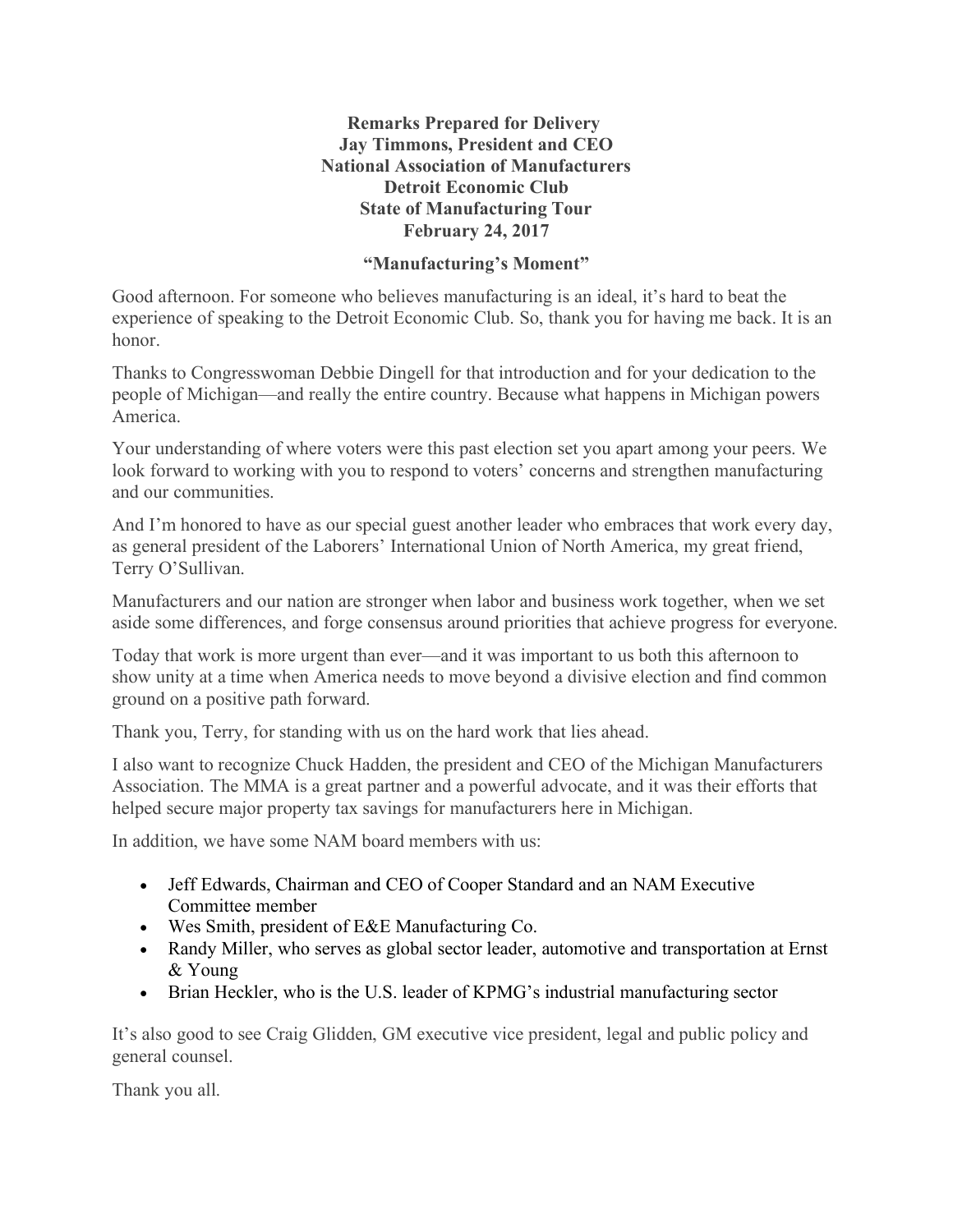**\*\*\***

I was here two years ago, in February 2015, during our first State of Manufacturing Tour. I was thinking back to that trip and what our concerns were at that time.

I wish that I had passed around slips of paper and asked everyone to make predictions for the world of February 2017.

Because I don't think a single person would have predicted that the 45th president of the United States would be Donald J. Trump.

Who would have predicted that the new administration would be such vocal champions for manufacturing?

And, who would have predicted that Donald Trump, as unconventional as he is, would have made some inspired choices for his Cabinet leadership?

On the other hand, who would have predicted that a startup tech company, Twitter, would grow to become such a potent force for the leader of the free world?

So the past two years—the past few months really—have brought us a lot of surprises, including many positive developments.

Of course, we have questions and concerns—on issues like trade and immigration. But, it is undeniable that for millions of men and women who make things in America, this change has them feeling that the state of manufacturing is growing stronger.

Manufacturing is increasing output and bringing us revolutionary technologies.

Manufacturing is diversifying and transforming for the better.

Manufacturing is charting new frontiers and supporting new jobs. Because of the ideas and industriousness of the men and women in this room, in sites of innovation and production across this country and from all corners of the world, this is the state of manufacturing in America.

The past year alone has brought us headlines of autonomous vehicles, promising new medical treatments and the smartest technology to date.

Manufacturers support more than 18 million American jobs. And across this country, companies are announcing their plans to make new investments in American factories and American workers—thanks, in part, to greater confidence that the business climate here will improve under new White House leadership working with leaders in Congress.

I'm talking about the engineers who turn the unimaginable into reality, developers who write the code undergirding the Industrial Internet of Things and the technicians who keep the robotics running in precision.

These are the scientists who discover the chemical compounds that become new drugs and save lives and even the brewmasters perfecting their trade to deliver the best new craft beer.

By the way, Michigan really does have some of the best craft beer. The proof is that you're not just selling in Michigan. It's going to Germany. And China. That's amazing, and a reminder that trade—especially reaching foreign consumers who want to buy American—is essential to manufacturing's success.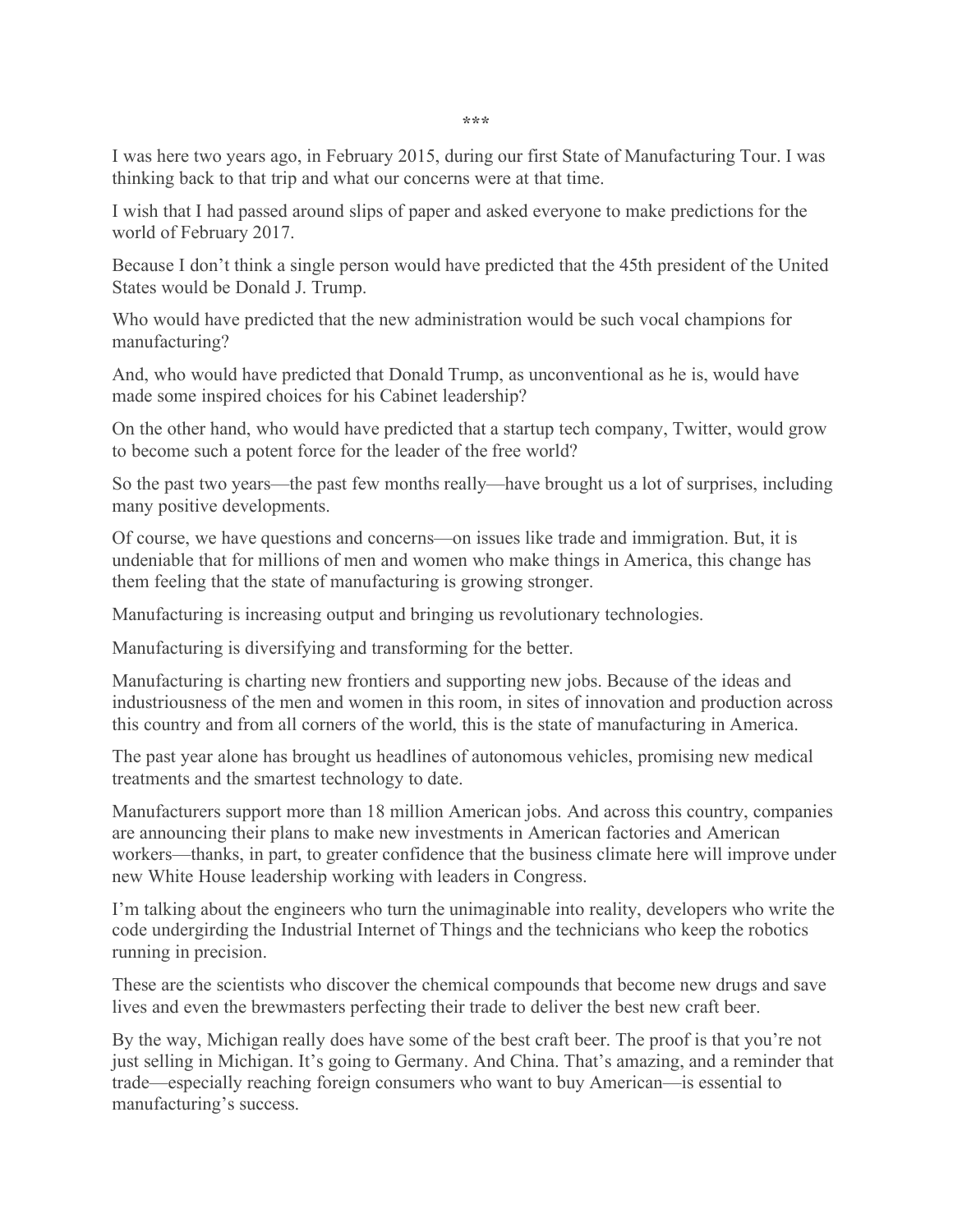As manufacturers, we innovate and improve the human condition—and I'm not just talking about the beer.

We contribute significantly to the economy. We have the most impressive multiplier effect. To be precise, for every dollar invested in manufacturing, another \$1.81 is added to the economy.

So, if a company spends, say, \$1 billion toward a new facility in a community, you can expect economic activity to increase by nearly \$2 billion more.

Meanwhile, we're making great new strides in sustainability and energy efficiency. And the growth of technologies like 3-D printing help us deliver greater value to our customers through just-in-time manufacturing. It's kind of like the old Jack in the Box slogan: We don't make it till you order it.

Our future is filled with promise. And whether you look at survey data or look into the eyes of a father, a mother, a son or daughter in a laboratory, in an office, in an innovation center or on the shop floor, there's no doubt: our confidence is higher than at any time in at least the past decade.

This is our time. Manufacturing animated the presidential race. Manufacturers propelled a change election. And the president of the United States has made manufacturing in the United States his signature issue.

However—and this is also important—it is true that you don't see some of the same factories you used to. In Detroit and elsewhere, like my hometown of Chillicothe, Ohio, the landscape is different. For so many, that is a true source of pain, and we, as business leaders, have the obligation and responsibility to address that head-on.

If you're a manufacturing worker of many years, and your community's facility has closed up, it doesn't matter to you if the larger industry is thriving. Your world has been turned upside down.

There is tremendous anxiety out there. There are families who are worried. There are men and women who wonder if they have a place in the modern economy.

Our job—your job—is to show them that, yes, they do.

There's been a lot of talk about "bringing jobs back," especially during and after the presidential campaign. But the story is also about upskilling jobs, helping workers move up the ladder in a company. It's about upscaling jobs, making jobs pay more as technology allows them to do more. And it's about future-proofing jobs, equipping people with the talents and flexibility to thrive in a modern, evolving industry.

Today, there are more than 350,000 manufacturing jobs open. And, over the next decade, according to research by the NAM's Manufacturing Institute and Deloitte, we expect more than 3.5 million job vacancies in manufacturing.

There will always be a place for those who do the gratifying physical, hands-on work—the craftsmen and women and the artisans. A small manufacturer in Austin, Texas, calls these Americans our "creative working-class heroes." Their pride in creating will always give "Made in America" special meaning. But they're all part of a broader and more diverse industrial age in the United States.

And together, we will usher in a new era for American manufacturing.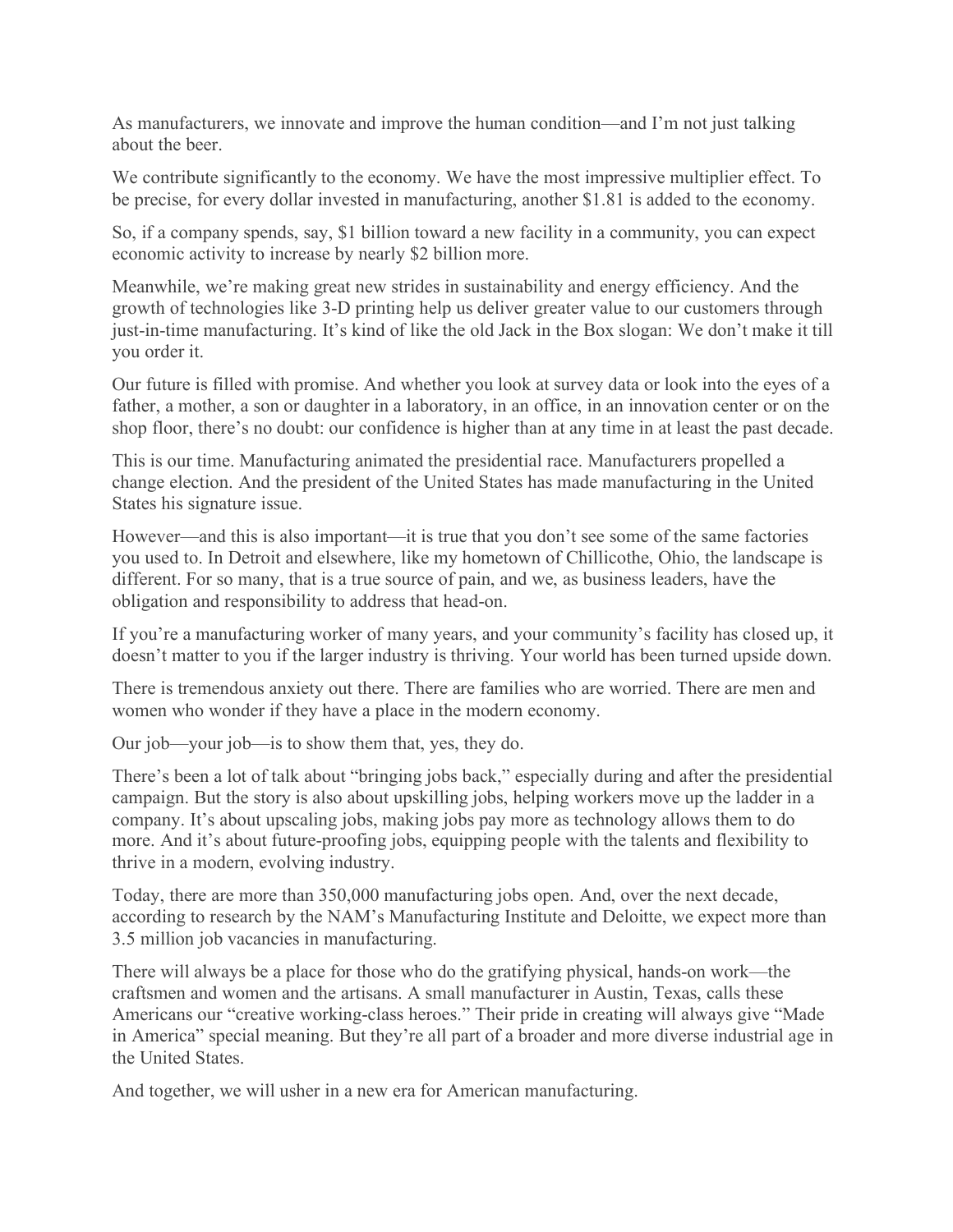Our task is to help people acquire the skills for those jobs—and to learn they exist. When new technology empowers us to do a job faster and better, we can't just leave people behind. The structures should be in place for their jobs and their careers to evolve as the workplace does.

With all that in mind, though, part of the solution is getting policymaking back on track in Washington, D.C. There's only so much we can do if the larger business environment isn't right.

The good news is that the possibilities for reform and progress look better today than they have in decades.

The big difference from when I spoke here two years ago is that we have a president who's ready to sign the legislation that comes from Congress.

As some of you know, the NAM last year released a comprehensive agenda on 11 distinct policy areas. Now we've updated it, and we provided even more detailed proposals to the administration and Congress so that there's no doubt about what manufacturers expect.

In fact, just yesterday, our NAM Board Chair, David Farr, chairman and CEO of Emerson, took our message and policy priorities directly to the White House in a meeting with President Trump.

Our message is this: We need a boost to the competitiveness of our sector and of our nation, so that we can win at home and in overseas markets.

And here are three big-ticket items:

Regulatory reform. Infrastructure investment. Tax reform.

On the regulatory front, we have already witnessed a sea change in the past 35 days. Of course, there's more work to do.

A recent NAM study found that manufacturers are subject to 297,696 restrictions from federal regulations. And the cost of regulatory compliance for small manufacturers (those with fewer than 50 employees) is nearly \$35,000 per employee per year.

Regulatory reform—making regulations smarter, simpler and streamlined—is one of the quickest ways to create jobs and give manufacturers the confidence to expand.

We know it's possible to have safe workplaces and environmental stewardship at the same time our economy is experiencing robust growth. If we can work together, from the Department of Labor to the EPA, we can achieve those goals.

Now on the infrastructure front, I like to think the NAM got out ahead on this one. We saw over the summer that both candidates were hot on infrastructure investment. So we said we don't want these good intentions to devolve into the same disappointments of the 2009 stimulus bill.

We released an infrastructure plan of our own, called "Building to Win." It certainly wasn't exhaustive, but it did point out the big problems, the economic opportunities and even the price tag and pay-fors.

I'm proud to say that the Trump campaign cited our plan favorably when laying out their vision for infrastructure last fall. Administration officials have cited it publicly since taking office. And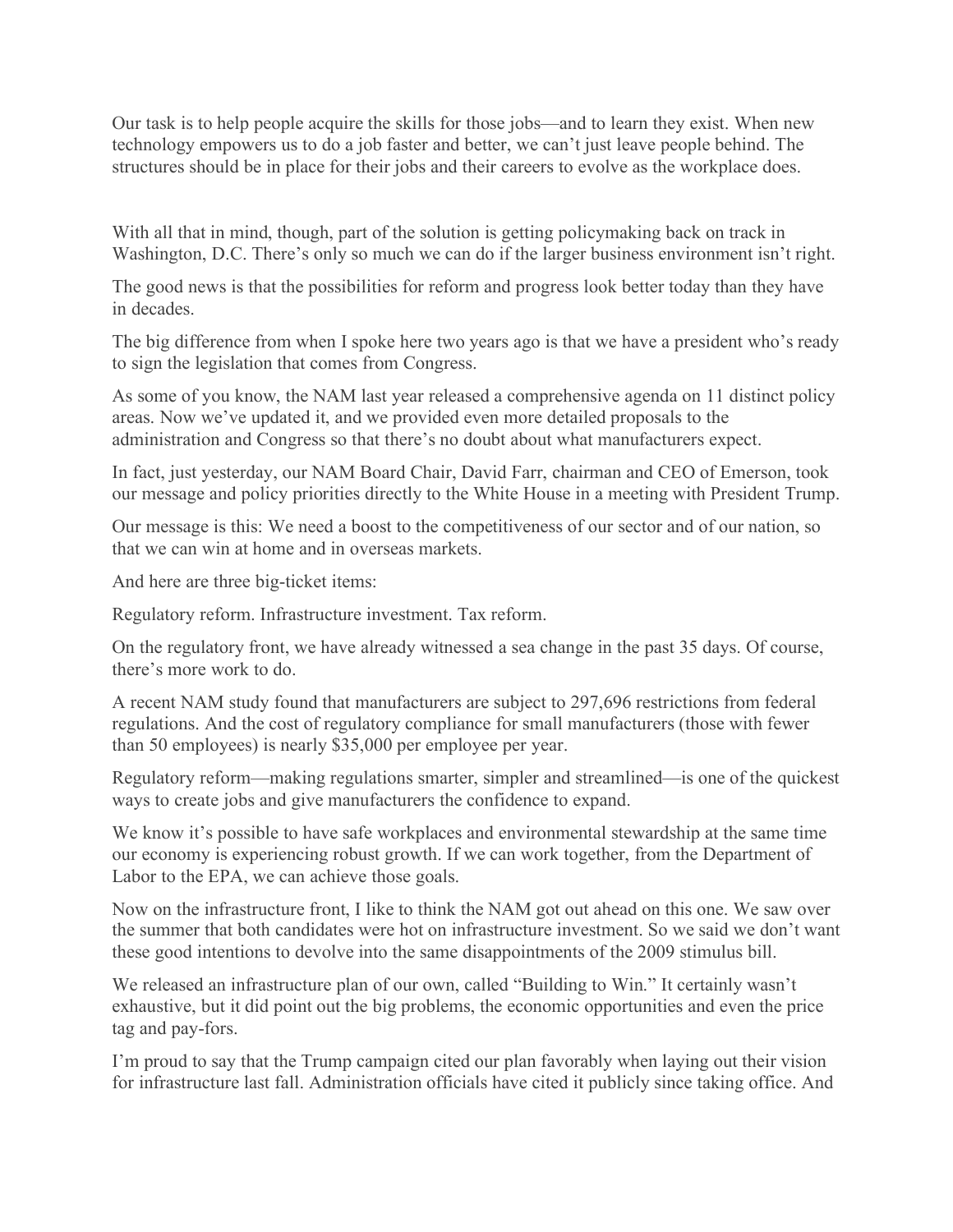we hear public statements from leading Democrats—and Republicans—about the type of modernization we're calling for. So I think we have a good foundation to build on.

You really can't overstate the urgency of the need here—from transportation infrastructure to energy infrastructure and technological infrastructure like broadband. Our infrastructure is not what a 21st-century economic powerhouse needs. It's crumbling, it's outdated, and frankly, it's dangerous.

Here in Michigan, Gov. Snyder has rightly called for greater investment. There's no time to waste, whether you're talking about bridges or rail lines or the Soo Locks System, which is essential to the auto and steel industry and millions of jobs.

We can bring people and groups together around the infrastructure cause—from the NAM to Terry O'Sullivan and LiUNA, for example. If labor and employers can be unified on this issue, Washington can't stand still.

Terry and I believe there's no excuse for inaction in Washington. I really hope this doesn't get hung up on ideological debates. I think that might be a benefit of President Trump: he may be able to break up some of that traditional posturing.

And if he's successful, then the American people have a lot to gain. And if he's not, we have a lot to lose.

Millions of jobs are at stake. Without immediate action on the infrastructure crisis, the United States will lose more than 2.5 million jobs by 2025 and more than 5.8 million by 2040.

From 2016 to 2025, families will lose \$3,400 every year because of deficient infrastructure, and by 2026, that cost will rise to a staggering \$5,100 wasted every year.

Estimates peg the infrastructure funding gap at well over a trillion dollars. And that cost only grows with each passing year.

If we invest now, we will put America on a stronger foothold, better able to compete in the global marketplace for at least the next generation.

Finally, manufacturers hope to see progress on a target that has proven to be elusive: tax reform.

The last major overhaul of the U.S. tax code was in 1986. Think about it: in 1986, there wasn't internet in every home, never mind in every pocket. Fax machines were the hot technology at six minutes per page to transmit. Forget 3-D printing; we barely had color printing. And there were 86 million fewer people in the country.

Manufacturers have innovated over the past 30 years, the country and economy have transformed, but the U.S. tax system, well, it hasn't kept pace.

To spur job creation, business tax reform must have a few essential goals:

Reduce the corporate tax rate to 15 percent, which is what the president has proposed.

Small businesses and pass-throughs should see taxes reduced as well.

We want to shift to a modern territorial international tax system.

And we want to strengthen R&D incentives and see faster deductions for capital investments.